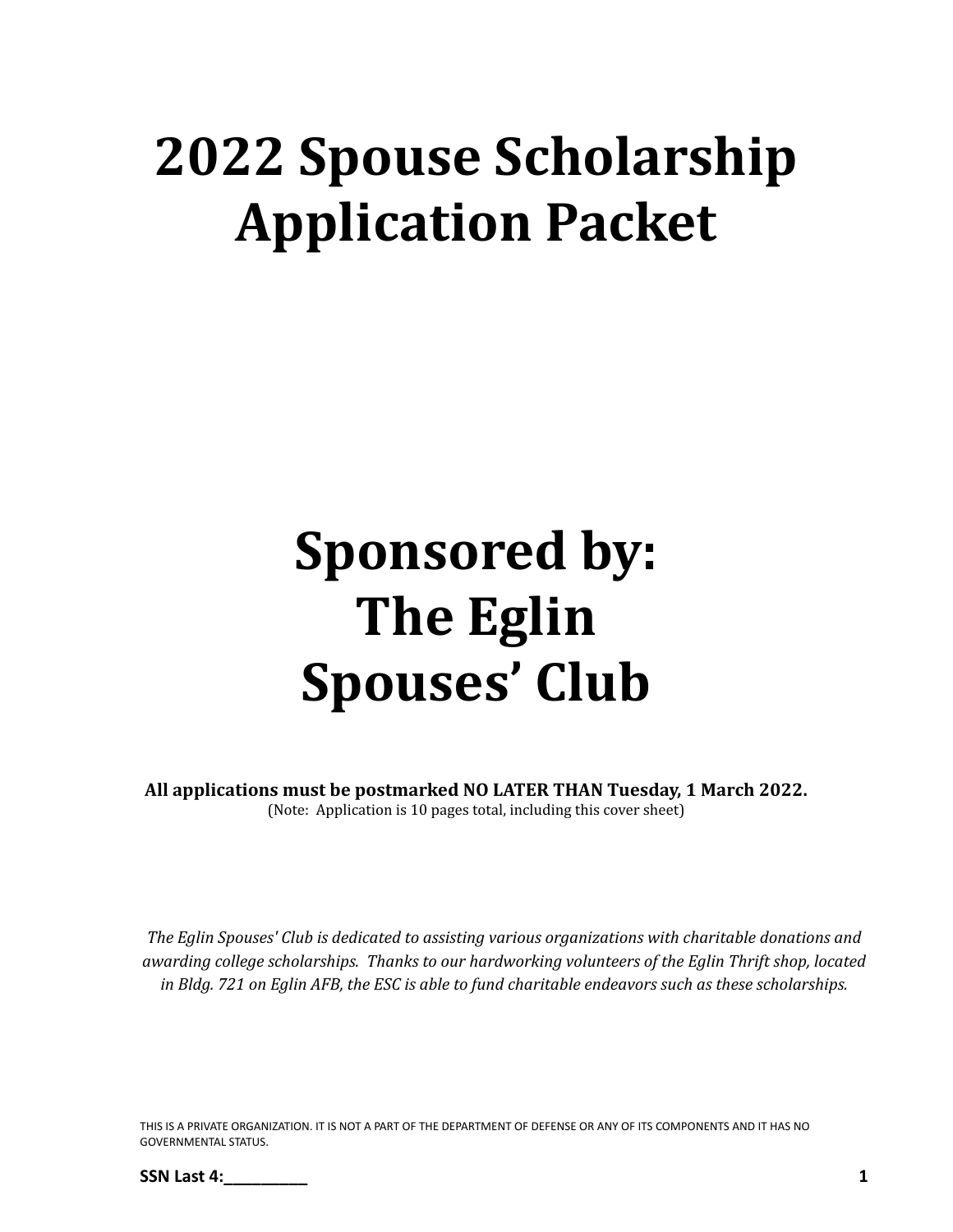The Eglin Spouses Club (ESC) annually sponsors scholarships for dependent spouse students who exhibit potential and desire to complete a program leading to a college degree (full or part-time/6 hours semester) for an undergraduate or graduate, or certification license. Financial support for these awards is provided by the Eglin Thrift Shop and other charitable activities associated with the ESC. Scholarship amounts will be determined by funding availability.

If additional award money is allocated, it may be distributed at the discretion of the Scholarship Committee using the eligibility and selection criteria listed below. All awards may not be given if candidates do not meet eligibility and selection criteria.

**ELIGIBILITY REQUIREMENTS:** At the time the scholarship application is due, the dependent spouse must possess a high school diploma or equivalent, be of good character and must meet the following criteria:

- 1. Planning to seek undergraduate, graduate, associate, or similar degree/diploma from an accredited 2 or 4-year college, university, or vocational-technical school; **AND**
- 2. Be a dependent of an active duty, retired or deceased military member; **AND**
- 3. Be in possession, or eligible for possession, of a military ID card allowing full benefits (that does not expire before 31 May 2022); **AND**
- 4. Reside within a 50-mile radius of Eglin Air Force Base **OR** be the dependent of a sponsor stationed at Eglin Air Force Base

The Scholarship Committee shall determine eligibility. A separate/independent review committee will be the final determining body for awarded scholarships. Each recipient is notified by mail of his or her selection. This award will be withdrawn if the recipient accepts a scholarship from another military Spouses' Club. The award will be withdrawn if the recipient fails to enroll in an institution of higher learning within six months of receiving said award.

#### **SELECTION CRITERIA:**

- A) Academic record (GPA/Progress towards Degree/Academic Awards/Honors)
- B) Employment
- C) Community activities
- D) Essays
- E) Two References

THIS IS A PRIVATE ORGANIZATION. IT IS NOT A PART OF THE DEPARTMENT OF DEFENSE OR ANY OF ITS COMPONENTS AND IT HAS NO GOVERNMENTAL STATUS.

**SSN Last 4: 2**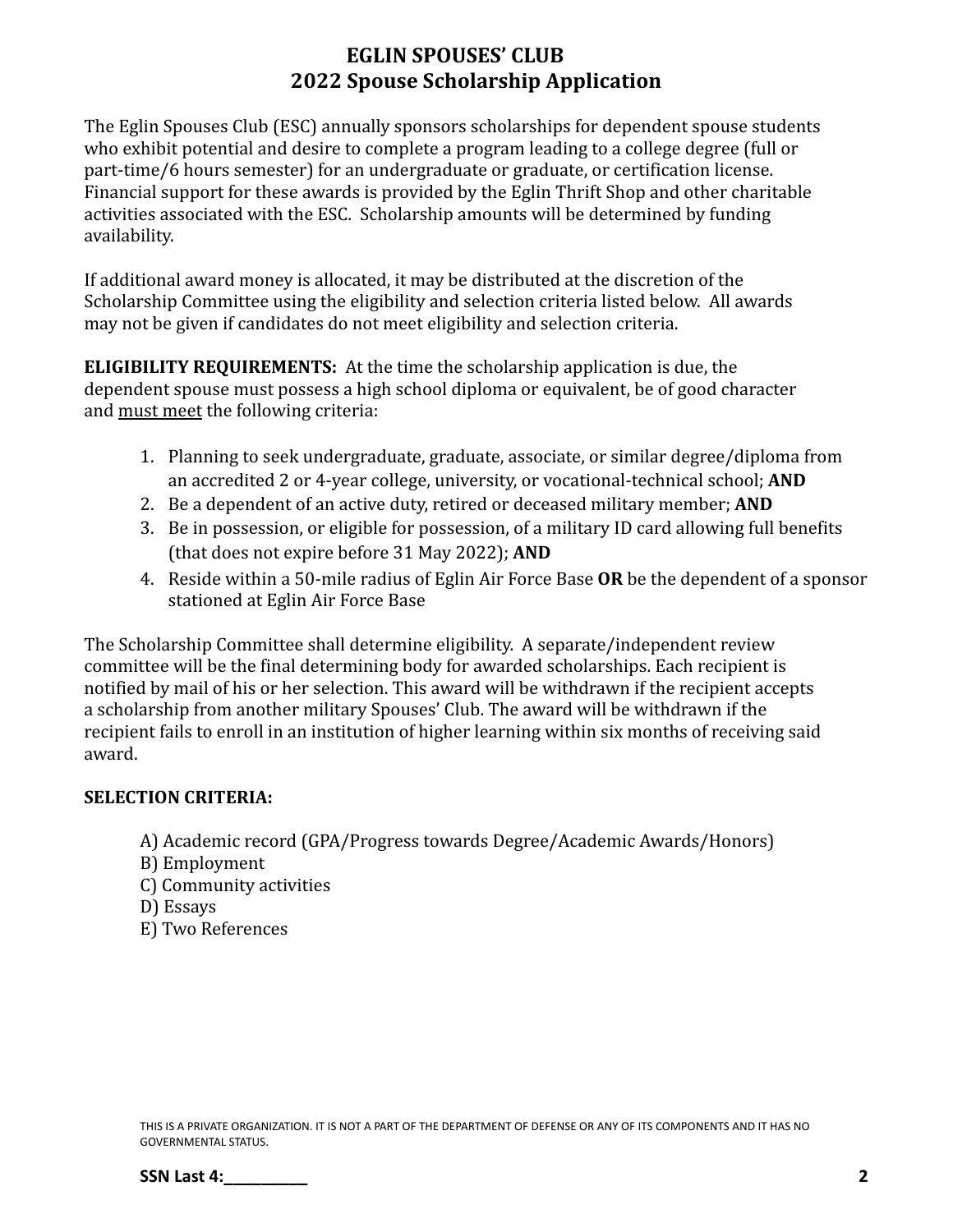#### **SPOUSES' SCHOLARSHIP APPLICATION CHECKLIST**

All applications must be postmarked **NO LATER THAN TUESDAY, 1 MARCH 2022.** For more information contact: [scholarship.eglinspousesclub@gmail.com](mailto:scholarship.eglinspousesclub@gmail.com). Applicant will receive an email confirming receipt of application by 21 March 2022. **Failure to complete these instructions correctly will result in disqualification. Use this checklist as you complete your application packet to include:**

- \_\_\_1. Completed Personal Data Sheet (Pages 4).
- \_\_\_2. Transcripts (official copies) from college or high school. Note: Official copies may be returned to you later, upon request.
- \_\_\_3 High School Diploma or GED (if highest degree earned).
- \_\_\_4. Completed Activity Data Sheet (pages 5-6) (applicant may handwrite information on the form provided or submit a similarly formatted typewritten form).
- \_\_\_5. Two (2) completed recommendations. Recommendation pages have been provided for you on **page 7 and 8** of the application packet. These references should be employers or anyone you have contact with on a regular basis---someone who knows you and can attest to your character and may NOT be family members. Give a copy of the form to your references and ask them to return it to you in a SEALED envelope, with their signature across the seal. The references should not refer to the applicant's name or gender (like he/she, him/her). Instead use "this candidate," "this applicant," "this individual." etc. This protects your identification and ensures fairness during judging. References **must** be included with your completed application.
- \_\_\_6. Student Essays**:** Attach a type written essay of 500-600 words in length answering the following question:

#### **Discuss an accomplishment, event, or realization that sparked a period of personal growth and a new understanding of yourself or others. Describe how this may affect your future.**

#### **AND**

**Tell us what you are passionate about.**

(This second essay should only be around 100 words).

- The essays must be **double spaced** and typed using **Times New Roman 12pt font**.
- **Do NOT** use your name, school, or position so that the essay may be evaluated objectively.
- **The last 4 digits of your SSN must be placed at the bottom of the page(s)** for identification purposes. Without the number, your essays are not identifiable.
- \_\_\_7. Category of Application (page 9)
- \_\_\_8. Certification page (page 10)
- \_\_\_9. Mail completed application (write in SSN Last 4 on bottom of each page) to:

#### **Eglin Spouses' Club Scholarship 2022 c/o ESC P.O. Box 1862 Eglin AFB, FL 32542**

THIS IS A PRIVATE ORGANIZATION. IT IS NOT A PART OF THE DEPARTMENT OF DEFENSE OR ANY OF ITS COMPONENTS AND IT HAS NO GOVERNMENTAL STATUS.

**SSN Last 4: 3**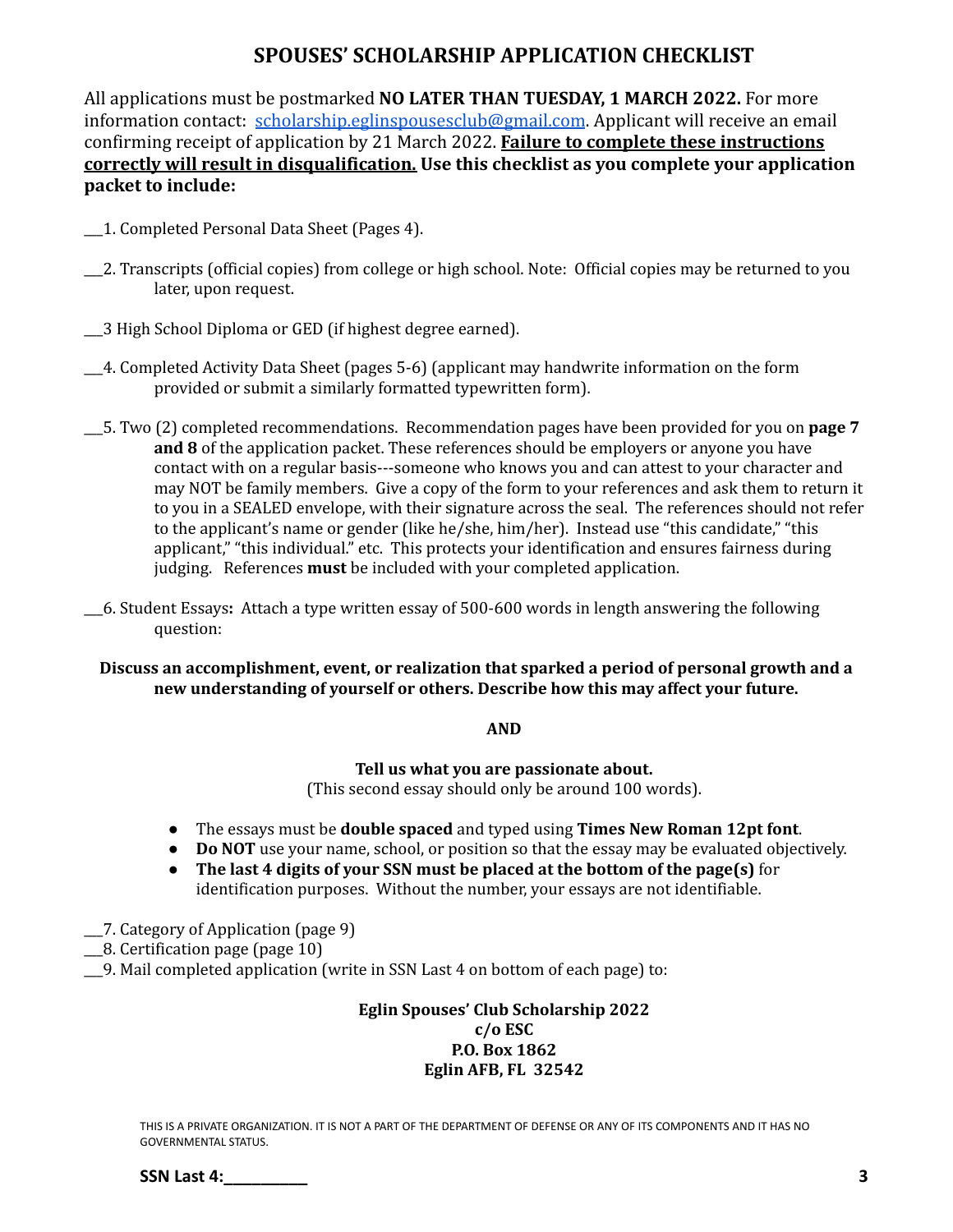### **PERSONAL DATA SHEET**

| <b>APPLICANT'S INFORMATION</b>                                                                                               |                                                           |  |  |
|------------------------------------------------------------------------------------------------------------------------------|-----------------------------------------------------------|--|--|
| NAME (Last, First, Middle)                                                                                                   |                                                           |  |  |
| Applicant's Last Four (SSN):                                                                                                 |                                                           |  |  |
| Address (Street, City, State, Zip):                                                                                          | Name of High School OR College Most Recently<br>Attended: |  |  |
|                                                                                                                              | E-mail address:                                           |  |  |
| Home Phone Number:                                                                                                           | Cell Phone:                                               |  |  |
| <b>SPONSOR'S INFORMATION</b>                                                                                                 |                                                           |  |  |
| Sponsor's Eligibility Category: (Check One)<br>Active Duty____Retired____<br>Deceased<br>Deployed_<br>_Remote____<br>POW/MIA |                                                           |  |  |
| Sponsor's Name                                                                                                               | Rank/Grade                                                |  |  |
| Sponsor's Organization                                                                                                       | Sponsor's Last 4 (SSN)                                    |  |  |
| <b>Organization Address</b>                                                                                                  | Duty Phone Number:                                        |  |  |
|                                                                                                                              | Home/Cell Phone Number:                                   |  |  |
| Current Mailing Address (if different than<br>applicant's)                                                                   | E-mail Address:                                           |  |  |
|                                                                                                                              | Sponsor's ID Card Expiration Date:                        |  |  |

How did you hear about our scholarship? Google, Facebook, email, word of mouth, other:

Did you or will you apply for another spouse club scholarship?

If so, which spouse's club?

Are you a member of the Eglin Spouses' Club? THIS IS A PRIVATE ORGANIZATION. IT IS NOT A PART OF THE DEPARTMENT OF DEFENSE OR ANY OF ITS COMPONENTS AND IT HAS NO GOVERNMENTAL STATUS.

| <b>SSN Last 4:</b> |  |
|--------------------|--|
|                    |  |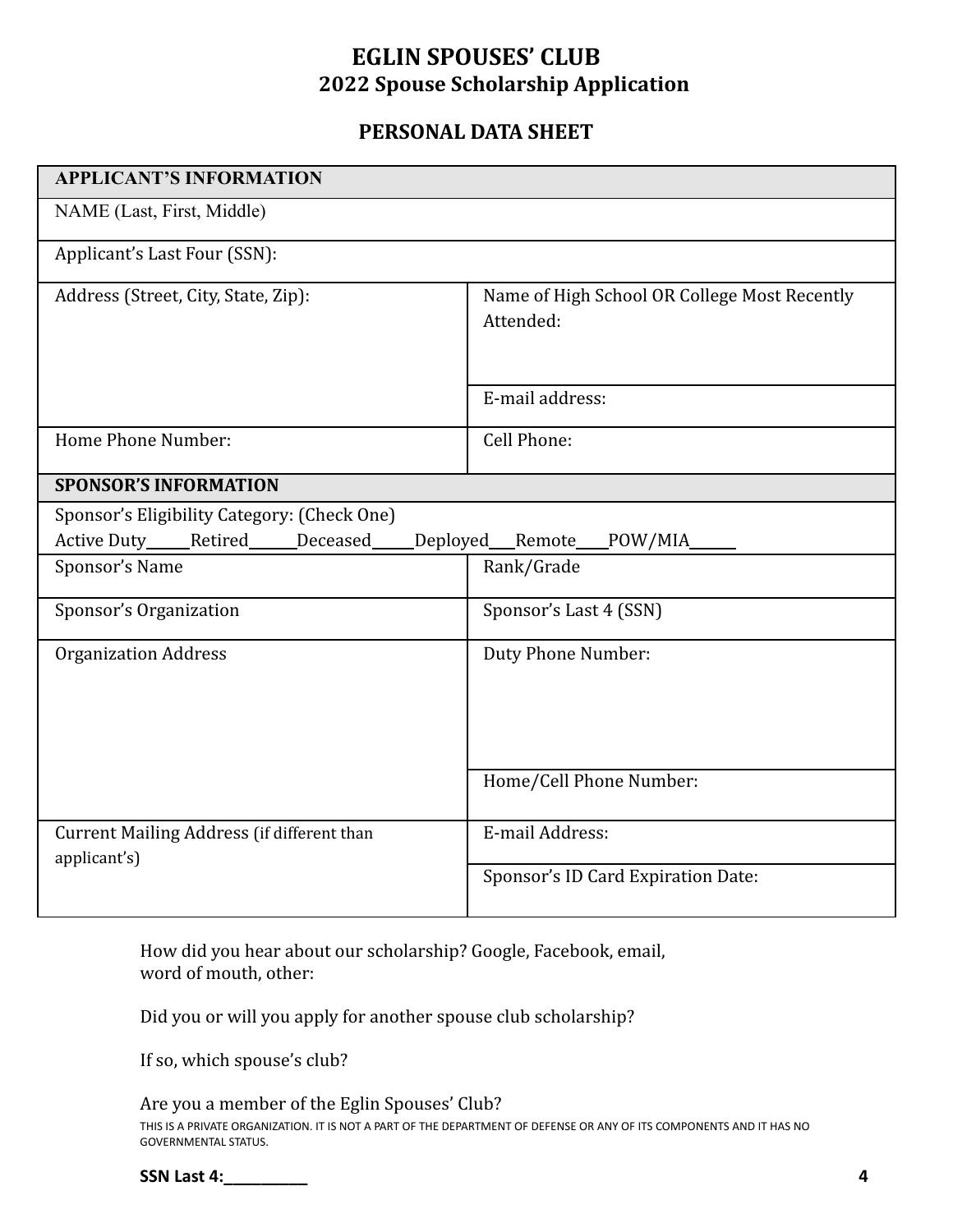## **ACTIVITY DATA SHEET (1)**

Please detail your employment/volunteer activities for the past two years to include:

- 1. Any clubs, activities, organizations, sports, etc., you were/are involved with. Please specify if you held a leadership position. For example: Troop/Den Leader, Coach, etc.
- 2. Each community / volunteer / church activity. Specify if you held a leadership position.
- 3. Honors / Academic Awards / recognitions received.

Use additional pages if needed, using the same format.

| <b>EDUCATIONAL DATA</b>                                                                                     |  |    |  |  |
|-------------------------------------------------------------------------------------------------------------|--|----|--|--|
| High school(s) or College(s) attended (Name, City, State)<br><b>Dates Attended</b><br>From Mo/Yr -<br>Mo/Yr |  | To |  |  |
|                                                                                                             |  |    |  |  |
|                                                                                                             |  |    |  |  |
|                                                                                                             |  |    |  |  |
|                                                                                                             |  |    |  |  |
|                                                                                                             |  |    |  |  |
|                                                                                                             |  |    |  |  |

| <b>EMPLOYMENT.</b> List most recent PAID employment first. |                                 |        |                                              |
|------------------------------------------------------------|---------------------------------|--------|----------------------------------------------|
| <b>Company and Job Title</b>                               | <b>Total Hours</b><br>per Month |        | Dates employed<br>From $Mo/Yr - To$<br>Mo/Yr |
| Eg: Pizza Hut Store #125, Hostess/Wait staff,              | 200                             | 6/2017 | Present                                      |
|                                                            |                                 |        |                                              |
|                                                            |                                 |        |                                              |
|                                                            |                                 |        |                                              |
|                                                            |                                 |        |                                              |
|                                                            |                                 |        |                                              |

TOTAL HOURS:

THIS IS A PRIVATE ORGANIZATION. IT IS NOT A PART OF THE DEPARTMENT OF DEFENSE OR ANY OF ITS COMPONENTS AND IT HAS NO GOVERNMENTAL STATUS.

**SSN Last 4:\_\_\_\_\_\_\_\_\_ 5**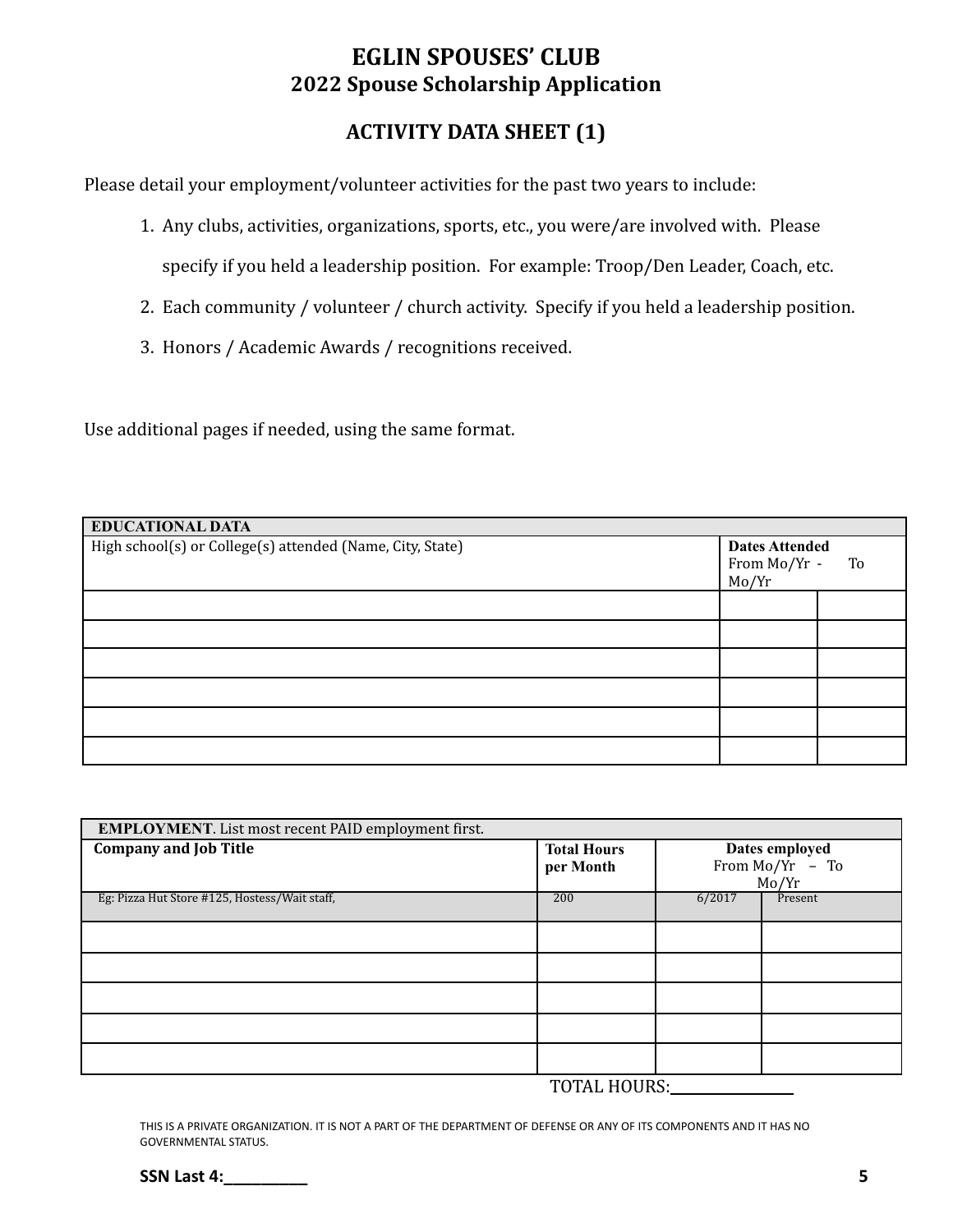## **ACTIVITY DATA SHEET (2)**

| Activity, Award,<br>Honors, | Number of<br>Months/ | Paid or<br>Volunteer | Hours<br>Per | Description of Activity, Award, Honor,<br>or Organization. |
|-----------------------------|----------------------|----------------------|--------------|------------------------------------------------------------|
| <b>Organization</b>         | <b>Years</b>         |                      | Week         |                                                            |
|                             |                      |                      |              |                                                            |
|                             |                      |                      |              |                                                            |
|                             |                      |                      |              |                                                            |
|                             |                      |                      |              |                                                            |
|                             |                      |                      |              |                                                            |
|                             |                      |                      |              |                                                            |
|                             |                      |                      |              |                                                            |
|                             |                      |                      |              |                                                            |
|                             |                      |                      |              |                                                            |
|                             |                      |                      |              |                                                            |
|                             |                      |                      |              |                                                            |
|                             |                      |                      |              |                                                            |
|                             |                      |                      |              |                                                            |
|                             |                      |                      |              |                                                            |
|                             |                      |                      |              |                                                            |
|                             |                      |                      |              |                                                            |
|                             |                      |                      |              |                                                            |
|                             |                      |                      |              |                                                            |
|                             |                      |                      |              |                                                            |
|                             |                      |                      |              |                                                            |
|                             |                      |                      |              |                                                            |
|                             |                      |                      |              |                                                            |
|                             |                      |                      |              |                                                            |
|                             |                      |                      |              |                                                            |
|                             |                      |                      |              |                                                            |
|                             |                      |                      |              |                                                            |
|                             |                      |                      |              |                                                            |
|                             |                      |                      |              |                                                            |
|                             |                      |                      |              |                                                            |
|                             |                      |                      |              |                                                            |
|                             |                      |                      |              |                                                            |
|                             |                      |                      |              |                                                            |
|                             |                      |                      |              |                                                            |
|                             |                      |                      |              |                                                            |
|                             |                      |                      |              |                                                            |

TOTAL HOURS Per WEEK: \_\_\_\_\_

THIS IS A PRIVATE ORGANIZATION. IT IS NOT A PART OF THE DEPARTMENT OF DEFENSE OR ANY OF ITS COMPONENTS AND IT HAS NO GOVERNMENTAL STATUS.

**SSN Last 4:\_\_\_\_\_\_\_\_\_ 6**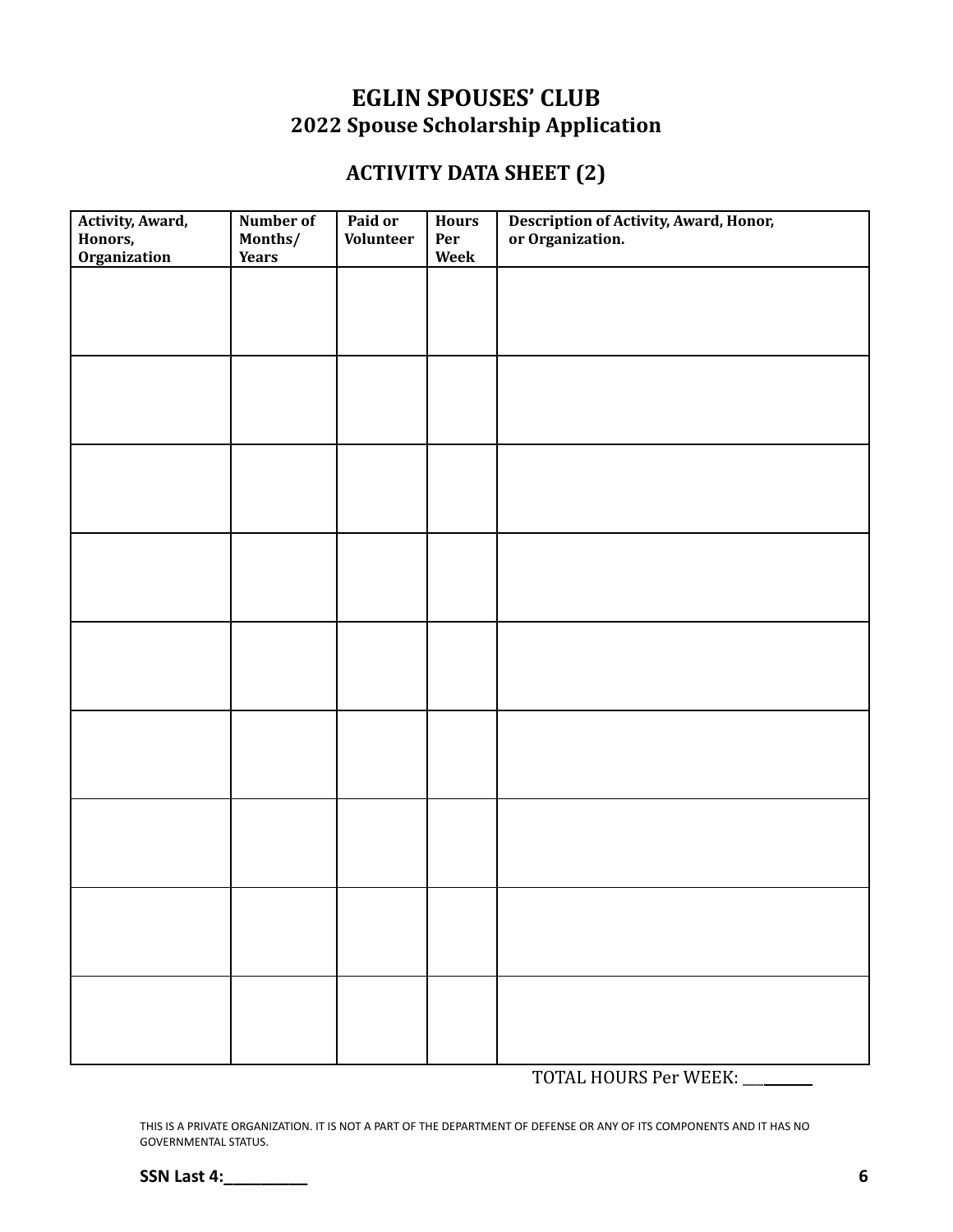# **EGLIN SPOUSES' CLUB 2022 Spouse Scholarship Application Recommendation 1**

**0 1 2 3 4 5**<br>Rarely Observed **6** Above and **F** Above and Beyond

- 1. Is polite and courteous
- \_\_\_\_\_2. Possesses good decision-making skills
- \_\_\_\_\_3. Handles difficult situations well
- \_\_\_\_\_4. Demonstrates good time management (Example: turns in complete assignments promptly)
- \_\_\_\_\_5. Maintains good peer relationships
- \_\_\_\_\_6. Accepts responsibility and follows through
- \_\_\_\_\_7. Demonstrates integrity
- \_\_\_\_\_8. Is self-motivated
- \_\_\_\_\_9. Perseveres through commitment, regardless of difficulty.

#### **Do not use applicant's name, as judging is impartial and names are not to be included.**

Please give your assessment of this applicant's potential for success in college. Indicate how long and in what capacity you have known him/her. You may use the space provided OR attach a separate piece of paper to this form.

Applicant's last 4 of SSN

Reference Name, Position, and Phone Number

**\_\_\_\_\_\_\_\_\_\_\_\_\_\_\_\_\_\_\_\_\_\_\_\_\_\_\_\_\_\_\_\_\_\_\_\_\_\_\_\_\_\_\_\_\_\_\_\_\_\_\_\_\_\_\_\_\_\_**

\_\_\_\_\_\_\_\_\_\_\_\_\_\_\_\_\_\_\_\_\_\_\_\_\_\_\_\_\_\_\_\_\_\_\_\_\_\_\_\_\_\_\_\_\_\_\_\_\_\_\_\_\_\_\_\_\_\_

\_\_\_\_\_\_\_\_\_\_\_\_\_\_\_\_\_\_\_\_\_\_\_\_\_\_\_\_\_\_\_\_\_\_\_\_\_\_\_\_\_\_\_\_\_\_\_\_\_\_\_\_\_\_\_\_\_\_

Date

*Writer: Please return reference form in a sealed envelope with your signature across the seal to the applicant so that they may mail it with their completed application. Thank you.*

THIS IS A PRIVATE ORGANIZATION. IT IS NOT A PART OF THE DEPARTMENT OF DEFENSE OR ANY OF ITS COMPONENTS AND IT HAS NO GOVERNMENTAL STATUS.

**SSN Last 4: 7**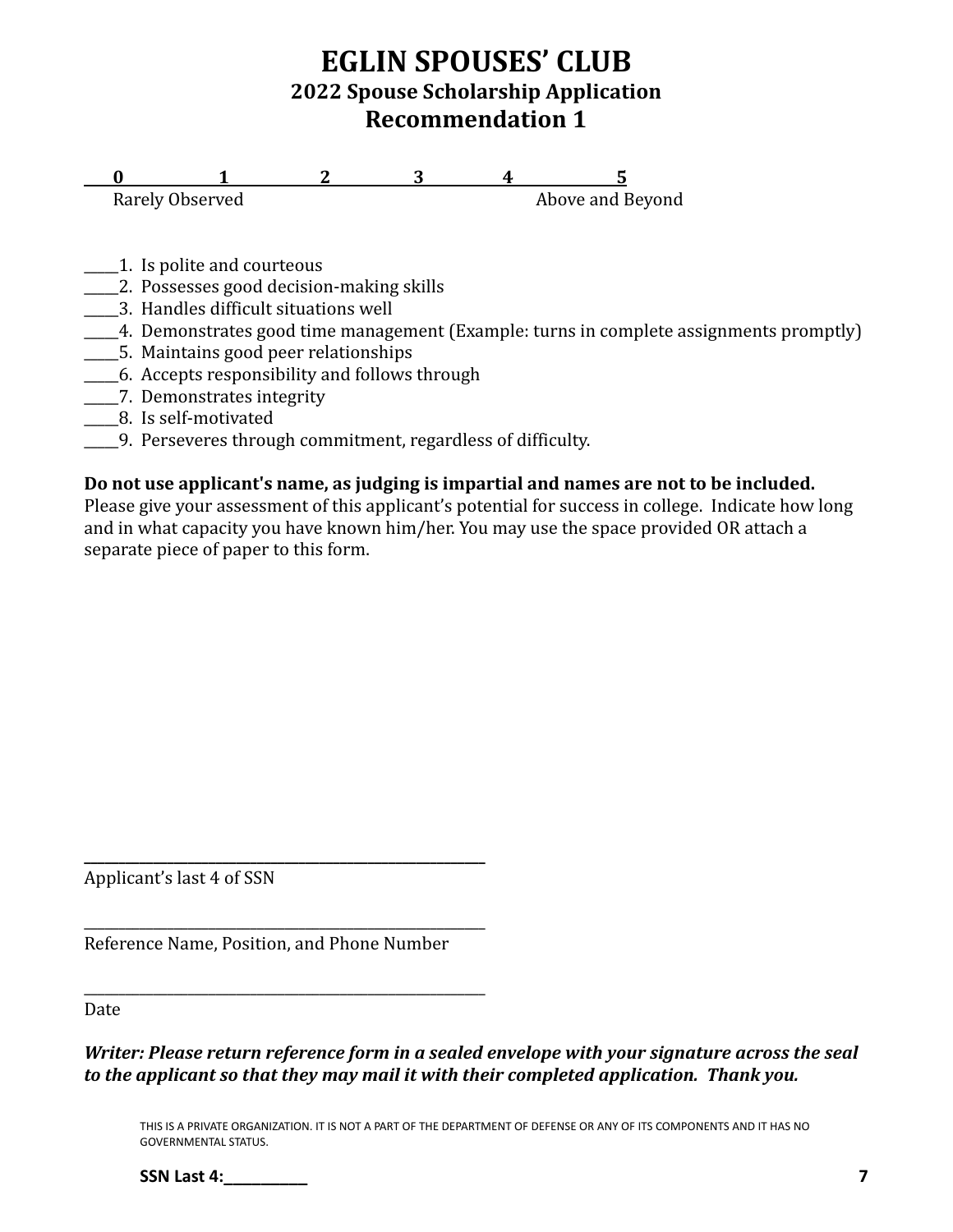# **EGLIN SPOUSES' CLUB 2022 Spouse Scholarship Application Recommendation 2**

**0 1 2 3 4 5**<br>Rarely Observed **6** Above and **F** Above and Beyond

- 1. Is polite and courteous
- \_\_\_\_\_2. Possesses good decision-making skills
- \_\_\_\_\_3. Handles difficult situations well
- \_\_\_\_\_4. Demonstrates good time management (Example: turns in complete assignments promptly)
- \_\_\_\_\_5. Maintains good peer relationships
- \_\_\_\_\_6. Accepts responsibility and follows through
- \_\_\_\_\_7. Demonstrates integrity
- \_\_\_\_\_8. Is self-motivated
- \_\_\_\_\_9. Perseveres through commitment, regardless of difficulty.

#### **Do not use applicant's name, as judging is impartial and names are not to be included.**

Please give your assessment of this applicant's potential for success in college. Indicate how long and in what capacity you have known him/her. You may use the space provided OR attach a separate piece of paper to this form.

Applicant's last 4 of SSN

Reference Name, Position, and Phone Number

**\_\_\_\_\_\_\_\_\_\_\_\_\_\_\_\_\_\_\_\_\_\_\_\_\_\_\_\_\_\_\_\_\_\_\_\_\_\_\_\_\_\_\_\_\_\_\_\_\_\_\_\_\_\_\_\_\_\_**

\_\_\_\_\_\_\_\_\_\_\_\_\_\_\_\_\_\_\_\_\_\_\_\_\_\_\_\_\_\_\_\_\_\_\_\_\_\_\_\_\_\_\_\_\_\_\_\_\_\_\_\_\_\_\_\_\_\_

\_\_\_\_\_\_\_\_\_\_\_\_\_\_\_\_\_\_\_\_\_\_\_\_\_\_\_\_\_\_\_\_\_\_\_\_\_\_\_\_\_\_\_\_\_\_\_\_\_\_\_\_\_\_\_\_\_\_

Date

*Writer: Please return reference form in a sealed envelope with your signature across the seal to the applicant so that they may mail it with their completed application. Thank you.*

THIS IS A PRIVATE ORGANIZATION. IT IS NOT A PART OF THE DEPARTMENT OF DEFENSE OR ANY OF ITS COMPONENTS AND IT HAS NO GOVERNMENTAL STATUS.

**SSN Last 4:\_\_\_\_\_\_\_\_\_ 8**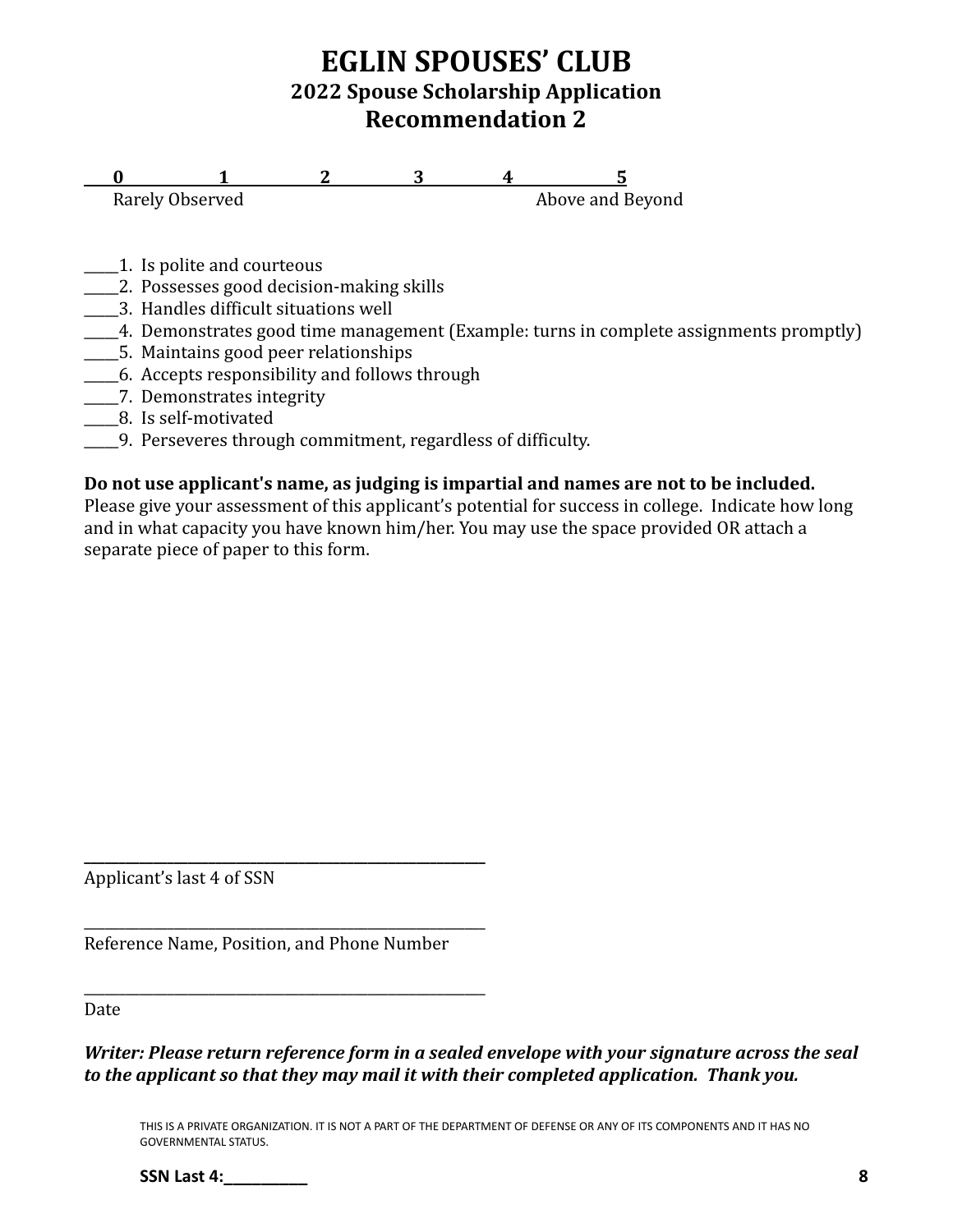#### **CATEGORY OF APPLICATION**

#### **A) Undergraduate \_\_\_\_\_\_\_\_\_\_\_\_\_\_\_\_\_ B) Graduate \_\_\_\_\_\_\_\_\_\_\_\_\_\_\_\_\_\_**

High School Diploma or GED (date received and institution name) and GPA: If submitting a GED, we must have proof of GPA. Current college courses are acceptable only if completed and grades have been assigned.

Associate Degree/Baccalaureate Degree (date received and institution name, if applicable) and GPA:

Current College Enrollment (dates attended and institution name, if applicable) and GPA:

Total semester hours completed (if applicable): \_\_\_\_\_\_\_\_\_\_\_\_\_\_\_\_\_\_\_\_\_\_\_\_\_\_\_\_\_\_\_\_

Major course of study: \_\_\_\_\_\_\_\_\_\_\_\_\_\_\_\_\_\_\_\_\_\_\_\_\_\_\_\_\_\_\_\_\_\_\_\_\_\_\_\_\_\_\_\_\_\_\_\_\_\_\_\_\_\_\_\_\_\_\_\_\_\_\_\_\_\_\_\_\_\_\_\_\_\_\_\_\_\_\_\_\_\_\_\_\_\_

THIS IS A PRIVATE ORGANIZATION. IT IS NOT A PART OF THE DEPARTMENT OF DEFENSE OR ANY OF ITS COMPONENTS AND IT HAS NO GOVERNMENTAL STATUS.

| <b>SSN Last 4:</b> |  |
|--------------------|--|
|                    |  |